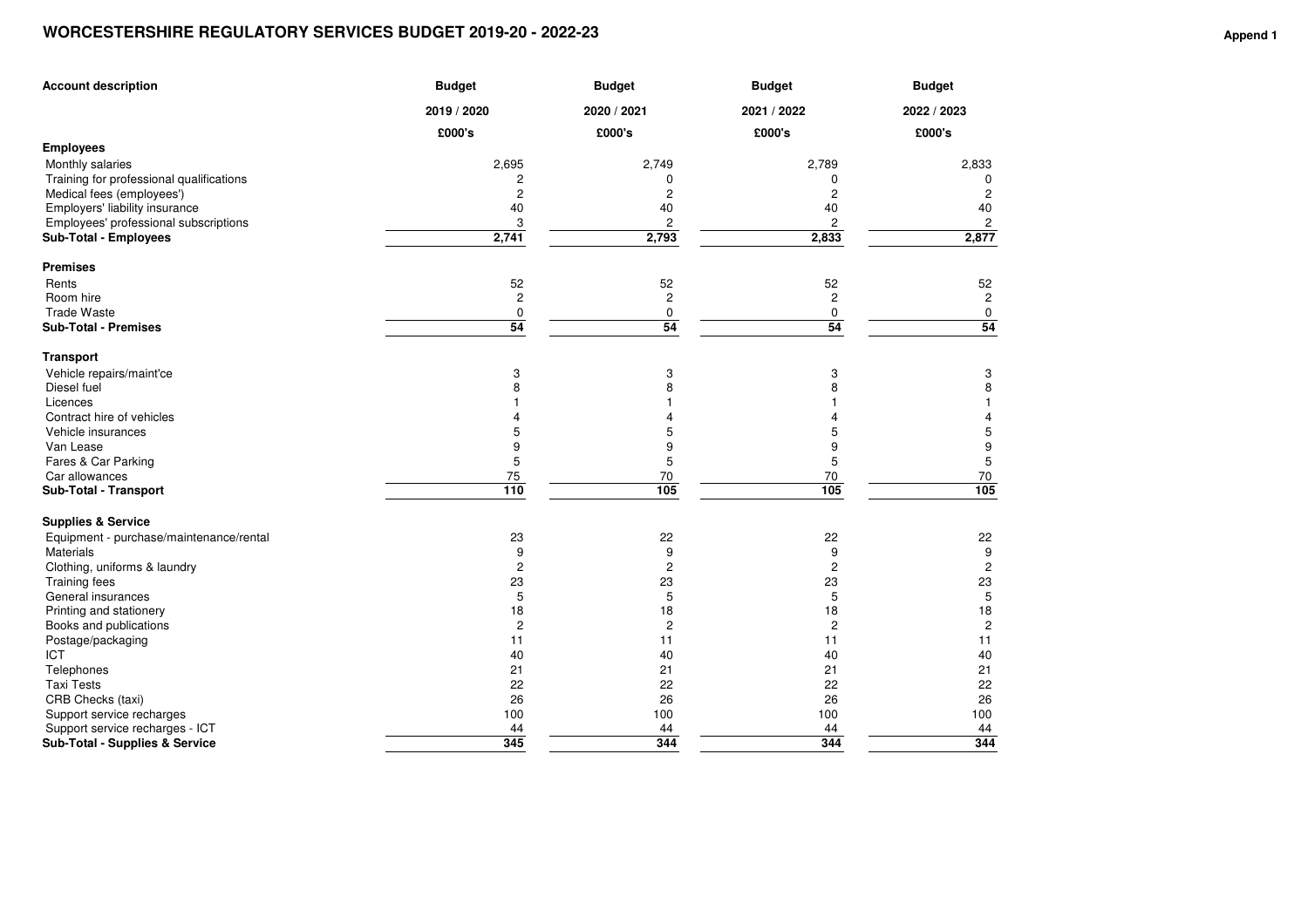| <b>Budget</b><br>2019 / 2020<br>£000's | 2020 / 2021<br>£000's            | 2021 / 2022<br>£000's                                   | <b>Budget</b><br>2022 / 2023<br>£000's                                      |
|----------------------------------------|----------------------------------|---------------------------------------------------------|-----------------------------------------------------------------------------|
|                                        |                                  |                                                         |                                                                             |
| 239                                    | 234                              | 234                                                     | 234                                                                         |
| 5                                      |                                  |                                                         | 5                                                                           |
|                                        |                                  |                                                         | 11                                                                          |
|                                        |                                  |                                                         | $\sqrt{2}$                                                                  |
|                                        |                                  |                                                         | 252                                                                         |
|                                        |                                  |                                                         |                                                                             |
| $-410$                                 | $-310$                           | $-310$                                                  | $-310$                                                                      |
| $-410$                                 | $-310$                           | $-310$                                                  | $-310$                                                                      |
|                                        |                                  |                                                         |                                                                             |
|                                        |                                  |                                                         |                                                                             |
|                                        |                                  | $-64$                                                   | $\frac{-66}{-66}$                                                           |
|                                        |                                  |                                                         |                                                                             |
|                                        | $-60$                            | $-60$                                                   | $-60$                                                                       |
|                                        | $-90$                            | $-136$                                                  | $-178$                                                                      |
| 0                                      | $-150$                           | $-196$                                                  | $-238$                                                                      |
|                                        |                                  | 3,017                                                   | 3,017                                                                       |
|                                        | 11<br>2<br>257<br>$-79$<br>$-79$ | 5<br>11<br>2<br>252<br>$-70$<br>$-70$<br>3,017<br>3,017 | <b>Budget</b><br><b>Budget</b><br>5<br>11<br>$\overline{c}$<br>252<br>$-64$ |

| 20-21 Partner Percentages          |         |
|------------------------------------|---------|
| <b>Bromsgrove District Council</b> | 14.55%  |
| Malvern Hills District Council     | 12.79%  |
| <b>Redditch Borough Council</b>    | 17.53%  |
| Worcester City Council             | 16.54%  |
| <b>Wychavon District Council</b>   | 23.24%  |
| Wyre Forest District Council       | 15.35%  |
| Total                              | 100.00% |